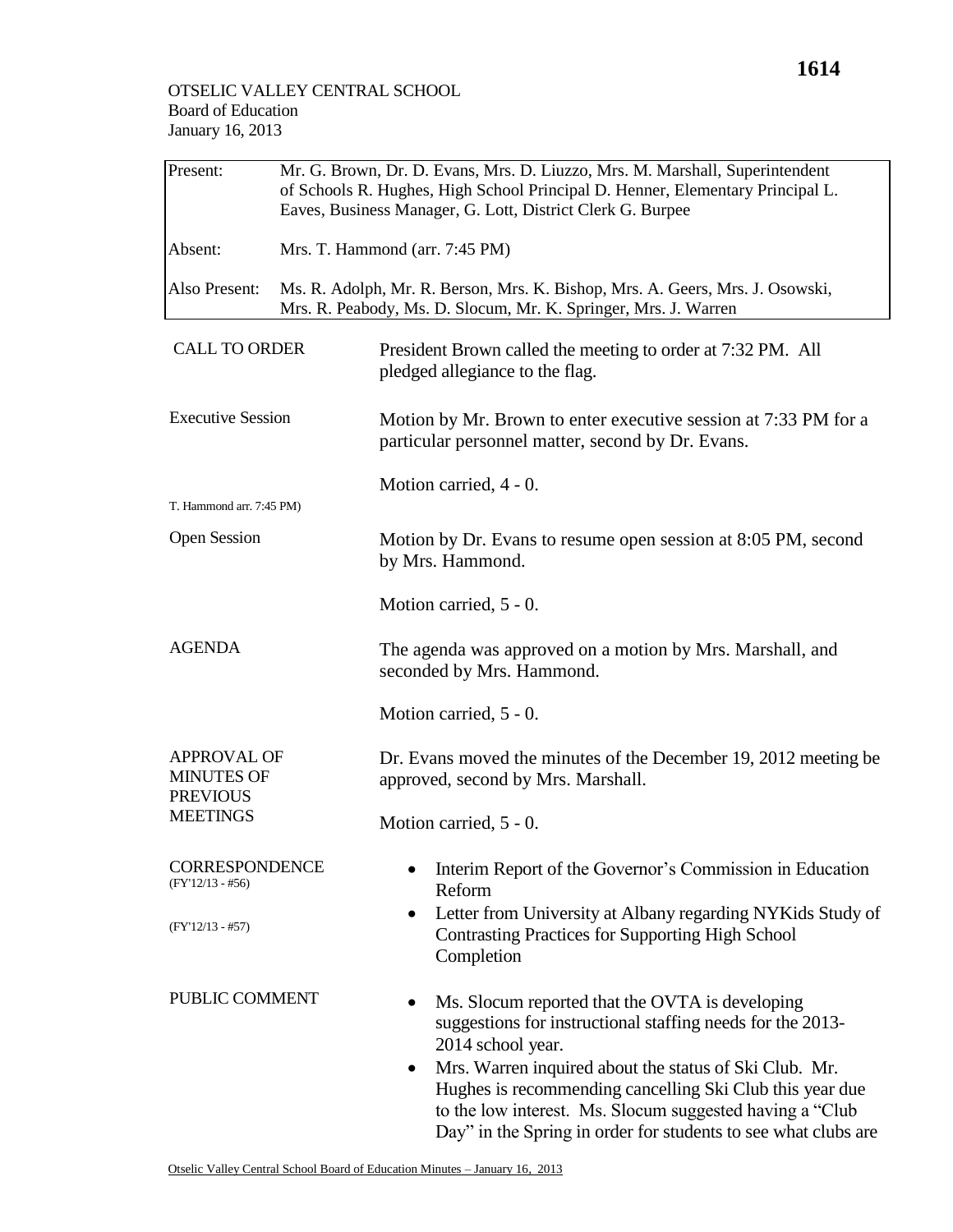|                               | available for participation. Families can still call<br>Toggenburg Ski Center and get the student price for skiing.<br>Mrs. Warren also inquired about the wrestling program at the<br>$\bullet$<br>elementary school and who is sponsoring the insurance on<br>that club. Mrs. Peabody that is a PTO Request for Funds<br>application on the website to request funds for wrestling<br>singlets.                                                                                        |
|-------------------------------|------------------------------------------------------------------------------------------------------------------------------------------------------------------------------------------------------------------------------------------------------------------------------------------------------------------------------------------------------------------------------------------------------------------------------------------------------------------------------------------|
| <b>REPORTS</b>                |                                                                                                                                                                                                                                                                                                                                                                                                                                                                                          |
| Superintendent's              | Mr. Hughes reported on the following:                                                                                                                                                                                                                                                                                                                                                                                                                                                    |
| $(FY'12/13 - #58)$            | Letters to staff and families regarding changes to safety<br>procedures.                                                                                                                                                                                                                                                                                                                                                                                                                 |
|                               | Model Schools through BOCES will be held at Otselic<br>Valley on January 29, 2013. The technology being used will<br>be showcased to other educators in the Delaware-Chenango-<br>Madison-Otsego BOCES.                                                                                                                                                                                                                                                                                  |
|                               | The final approval of the building project was approved on<br>$\bullet$<br>January 15, 2013. There is a meeting on January 24, 2013 to<br>review timelines.                                                                                                                                                                                                                                                                                                                              |
| $(FY'12/13 - #59)$            | 2013-2014 budget expenses overview. Mr. Hughes<br>$\bullet$<br>presented the worst case scenario.                                                                                                                                                                                                                                                                                                                                                                                        |
| <b>Elementary Principal's</b> | Mrs. Eaves reported on the following:                                                                                                                                                                                                                                                                                                                                                                                                                                                    |
|                               | Holiday craft and movie a success before vacation<br>MOY benchmarking for ELA/Math have taken or are<br>$\bullet$<br>currently taking place                                                                                                                                                                                                                                                                                                                                              |
|                               | Staff will be assisting in scoring assessments<br>$\bullet$<br>As a result of benchmark assessments staff will begin their<br>٠<br>grade-level data meetings to determine level of service and<br>changes to be made to instruction                                                                                                                                                                                                                                                      |
| High School Principal's       | Mr. Henner reported on the following:                                                                                                                                                                                                                                                                                                                                                                                                                                                    |
|                               | The Junior Senior High School staff did an awesome job<br>$\bullet$<br>on the day before break.                                                                                                                                                                                                                                                                                                                                                                                          |
| $(FY'12/13 - #60)$            | The Owleus survey results were shared. There will be an<br>anti-bullying program kick off on February 4, 2013.<br>Update on the new seventh grade program. Mr.<br>٠<br>Wentworth is doing a great job getting the students<br>engaged in learning.<br>Update on benchmark testing.<br>$\bullet$<br>Introduced the "Beat Cincy" t-shirts the Booster Club is<br>$\bullet$<br>selling for Spirit Day on February 6, 2013.<br>The Day of Basketball sponsored by the Booster Club will<br>٠ |
|                               | be on January 19, 2013.                                                                                                                                                                                                                                                                                                                                                                                                                                                                  |
| Business Manager's            | Mr. Lott reported on the following:<br>The bid process for fuels and electricity is under<br>development.<br>Questar has scheduled a week in March to perform its risk                                                                                                                                                                                                                                                                                                                   |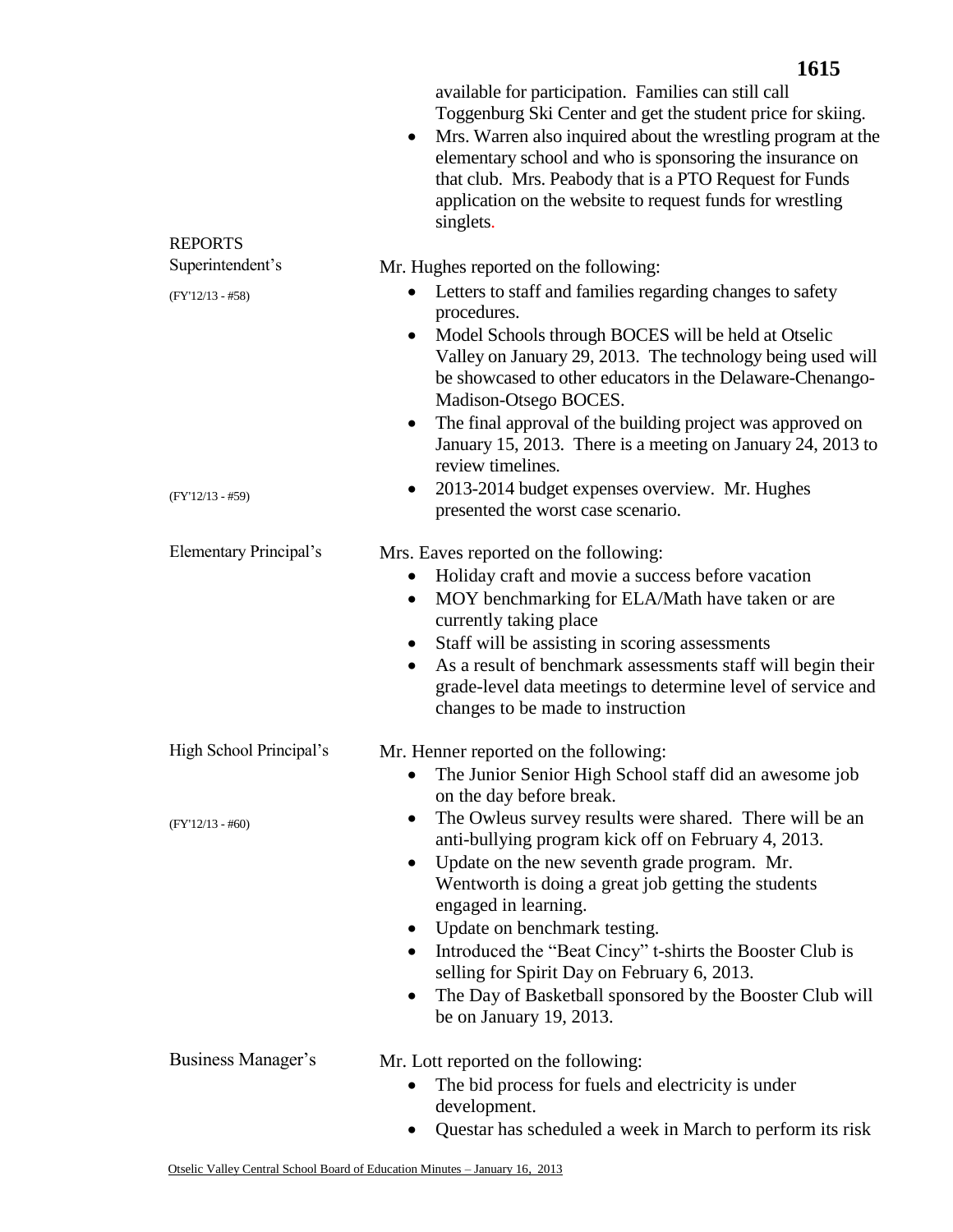| $(FY'12/13 - #61)$                                  | assessment.<br>$\bullet$<br>November 30, 2012.<br>$\bullet$<br>the general fund.<br>reviewed.                                                                                                                                                                                                                                                                                                                                                                                                                                                                                                                                       | Chenango County taxes on state land was received on<br>There were no internal claims audit findings for the month<br>of December which is outstanding.<br>The yearbook club has made a \$1,000.00 reimbursement to<br>The maintenance report prepared by Mr. Springer was |
|-----------------------------------------------------|-------------------------------------------------------------------------------------------------------------------------------------------------------------------------------------------------------------------------------------------------------------------------------------------------------------------------------------------------------------------------------------------------------------------------------------------------------------------------------------------------------------------------------------------------------------------------------------------------------------------------------------|---------------------------------------------------------------------------------------------------------------------------------------------------------------------------------------------------------------------------------------------------------------------------|
| Board Member's                                      | The following topics were discussed:<br>Dr. Evans reported that folks who live a distance from<br>Otselic Valley have commented to him about our high<br>rating in the Business $1st$ publication. The students, faculty<br>and staff should be commended to achieving this honor.<br>Mrs. Marshall reported that a parent approached her and<br>$\bullet$<br>thanked the District for keeping the students safe. The<br>secretarial staff should be commended to looking out for<br>the students' safety.<br>The next Chenango County School Board's Association<br>$\bullet$<br>meeting is February 4, 2013 at 7:00 PM in Oxford. |                                                                                                                                                                                                                                                                           |
| <b>Financial Reports</b><br>$(FY'12/13 - #61)$      | Motion by Mrs. Hammond, to accept the December financial reports<br>as presented. Second by Dr. Evans.                                                                                                                                                                                                                                                                                                                                                                                                                                                                                                                              |                                                                                                                                                                                                                                                                           |
|                                                     | Motion carried, 5 - 0.                                                                                                                                                                                                                                                                                                                                                                                                                                                                                                                                                                                                              |                                                                                                                                                                                                                                                                           |
| <b>NEW BUSINESS</b><br>Personnel<br>Recommendations | Motion by Mr. Brown, upon the recommendation of the<br>Superintendent of Schools to approve the following:                                                                                                                                                                                                                                                                                                                                                                                                                                                                                                                          |                                                                                                                                                                                                                                                                           |
|                                                     | Caitlin Mallin<br>Junighta Haitian                                                                                                                                                                                                                                                                                                                                                                                                                                                                                                                                                                                                  | Conditional appointment pending<br>clearance from the State Education<br>Department as a substitute teacher<br>Appointment as a substitute food                                                                                                                           |
|                                                     | Second by Dr. Evans.                                                                                                                                                                                                                                                                                                                                                                                                                                                                                                                                                                                                                | service worker                                                                                                                                                                                                                                                            |
|                                                     | Motion carried, 5 - 0.                                                                                                                                                                                                                                                                                                                                                                                                                                                                                                                                                                                                              |                                                                                                                                                                                                                                                                           |
| Extra-Curricular<br>Appointments                    | contract.                                                                                                                                                                                                                                                                                                                                                                                                                                                                                                                                                                                                                           | Motion by Dr. Evans, upon the recommendation of the<br>Superintendent of Schools to approve the following extra-curricular<br>appointments with stipends according to the 2011-2014 OVTA                                                                                  |
|                                                     | Caroline Wentworth                                                                                                                                                                                                                                                                                                                                                                                                                                                                                                                                                                                                                  | Appointment as a score clock<br>operator                                                                                                                                                                                                                                  |

**1616**

Second by Mrs. Liuzzo.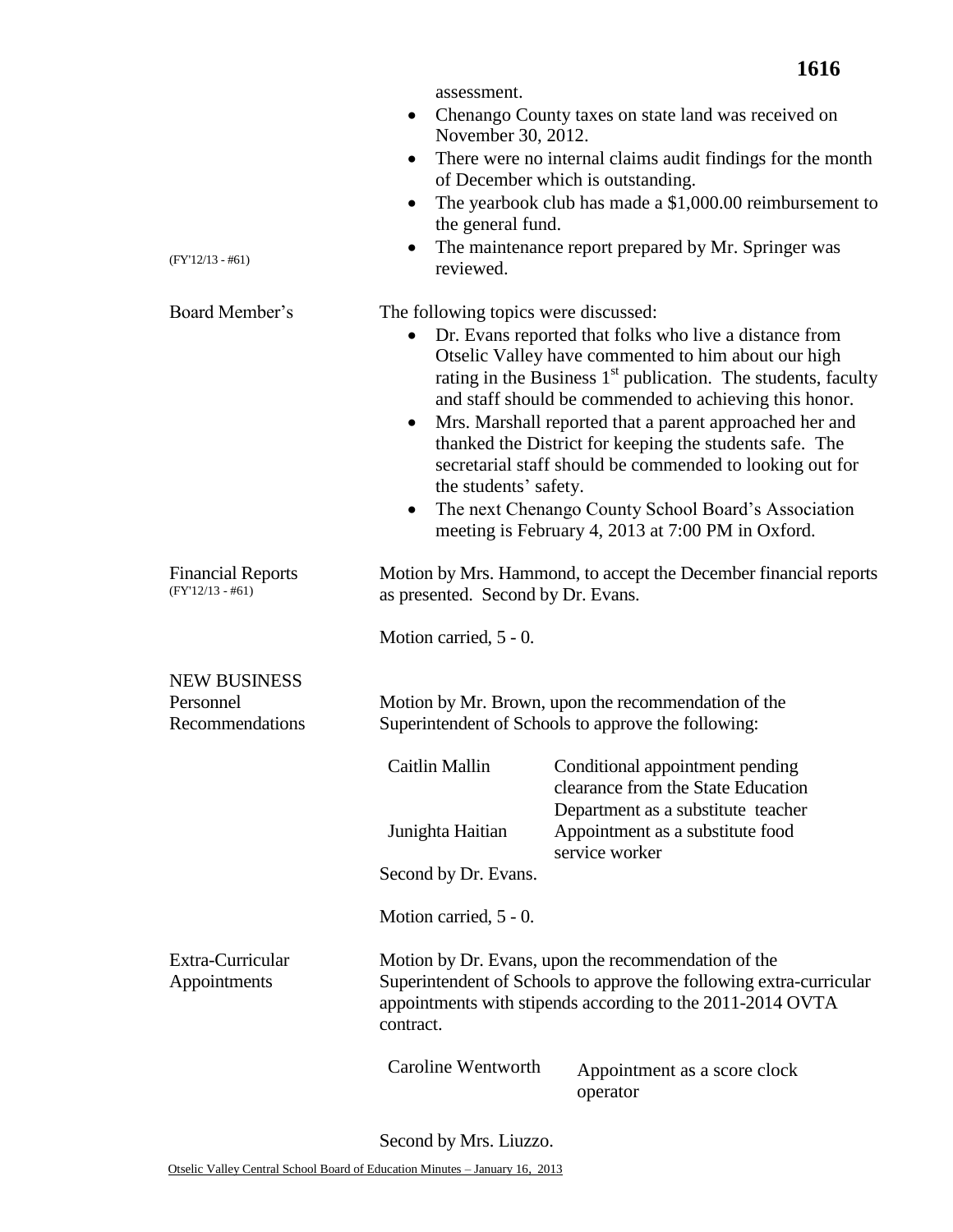|                                                                              | Motion carried, 5 - 0.                                                                                                                                                                                                                                                                                  |  |  |
|------------------------------------------------------------------------------|---------------------------------------------------------------------------------------------------------------------------------------------------------------------------------------------------------------------------------------------------------------------------------------------------------|--|--|
| Authorization for<br><b>Monetary Transfers</b>                               | Motion by Mr. Brown, that the Superintendent of Schools be<br>authorized to make monetary transfers between and among the<br>reserve funds, the debt service funds, and the general, federal,<br>capital, and lunch funds. Second by Mrs. Marshall.                                                     |  |  |
|                                                                              | Motion carried, 5 - 0.                                                                                                                                                                                                                                                                                  |  |  |
| <b>Annual Visual</b><br><b>Inspection Reports</b><br>$(FY'12/13 - #62)$      | Motion by Dr. Evans, upon the recommendation of the<br>Superintendent of Schools, to accept the annual visual inspection<br>reports. Second by Mrs. Marshall.                                                                                                                                           |  |  |
|                                                                              | Motion carried, 5 - 0.                                                                                                                                                                                                                                                                                  |  |  |
| Transportation<br>Requests to a<br>Parochial School                          | Motion by Mrs. Hammond, upon the recommendation of the<br>Superintendent of Schools, to approve District transportation to<br>New Life Christian School on all days that Otselic Valley is in<br>session for Suzanne and Juliann Drumheiser as requested by<br>Suzanne Drumheiser. Second by Dr. Evans. |  |  |
|                                                                              | Motion carried, 5 - 0.                                                                                                                                                                                                                                                                                  |  |  |
| Inter-Municipal<br>Agreement with<br>Questar III BOCES<br>$(FY'12/13 - #63)$ | Motion by Dr. Evans, upon the recommendation of the<br>Superintendent of Schools, to accept the Intermunicipal<br>Agreement with Questar BOCES to provide the internal audit<br>service to the District for the 2012-2013 school year.<br>Second by Mrs. Marshall.                                      |  |  |
|                                                                              | Motion carried, 5 - 0.                                                                                                                                                                                                                                                                                  |  |  |
| PUBLIC COMMENT                                                               | Ms. Slocum stated she was disappointed that the Ski Club<br>was cancelled for this school year.                                                                                                                                                                                                         |  |  |
| <b>Executive Session</b>                                                     | Motion by Mr. Brown to enter executive session at 8:43 PM for a<br>student issue. Second by Dr. Evans.                                                                                                                                                                                                  |  |  |
|                                                                              | Motion carried, 5 - 0.                                                                                                                                                                                                                                                                                  |  |  |
| <b>Open Session</b>                                                          | Motion by Mrs. Liuzzo to resume open session at 9:06 PM, second<br>by Mrs. Hammond.                                                                                                                                                                                                                     |  |  |
|                                                                              | Motion carried, 5 - 0.                                                                                                                                                                                                                                                                                  |  |  |
| <b>ADJOURNMENT</b>                                                           | Motion by Mrs. Marshall, second by Mrs. Hammond, to adjourn the<br>meeting at 9:07 PM.<br>Motion carried, $5 - 0$ .                                                                                                                                                                                     |  |  |